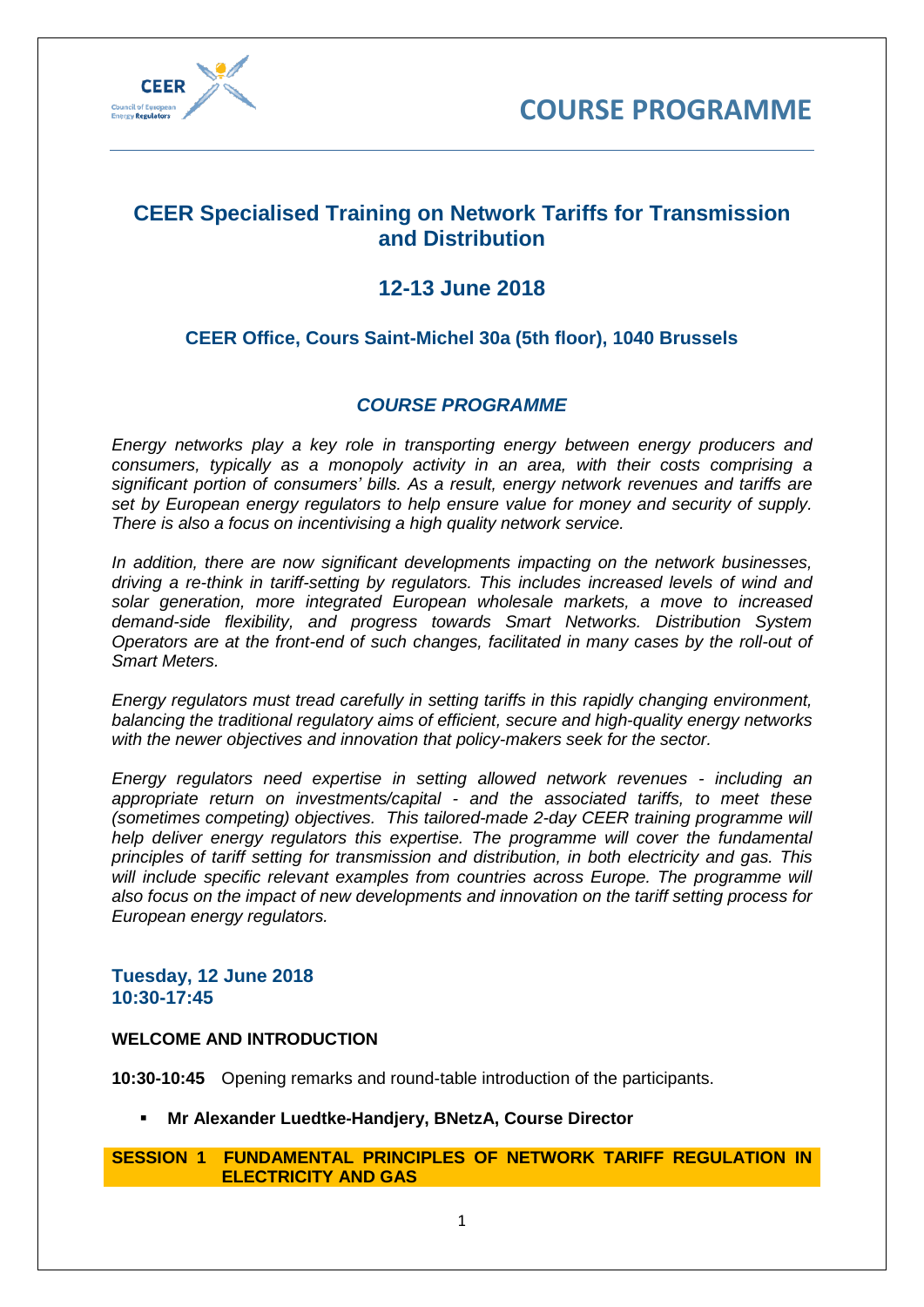



Traditionally, cost-plus and rate-of-return models were widely used by energy National Regulatory Authorities (NRAs) in electricity and gas network tariff regulation. However these models were considered to lack incentives for regulated companies to minimise costs and, conversely, could lead to 'gold-plating' and inefficient investment choices. This led to the emergence of incentive-based regulatory approaches, including price controls, with penalty and reward tools linked to attempts to improve network performance.

A set of fundamental principles informs the work of energy NRAs in tariff-setting: system reliability, cost efficiency, non-discrimination, transparency, stability and predictability. These principles inform the key building-blocks for NRAs in setting allowed network revenues including appropriate operational costs, investment levels and return on capital - and in designing the associated network tariffs, as discussed in this Session. Gas and electricity networks face distinct sets of needs and challenges which must be taken into account when setting allowed network revenues and designing the tariff model. Meanwhile there are similarities and differences between regulating transmission and distribution networks (TSOs vs. DSOs).

**10:45-11:45** Fundamental principles of network tariff regulation in electricity and gas.

- a) Key principles of economic regulation
- b) Relationship between revenues, tariffs, building blocks of regulation
- c) Similarities and differences between tariffs in gas and electricity sectors, tariffs for TSOs and DSOs.
- **Mr Benoit Esnault, CRE**

#### **Q&A**

- **11:45-12:45** Some practical approaches in setting allowed network revenues (calculation of key parameters of RAB, WACC, optimization of CAPEX, auditing of OPEX, etc.). Practical exercise.
	- **Mr Johan Allonsius, CREG**

#### **Q&A**

### *12:45-13:45 Lunch Break – CEER Office*

#### **SESSION 2 DIFFERENT MODELS AND METHODOLOGIES FOR ELECTRICITY AND GAS NETWORK CHARGING IN EUROPE**

While energy NRAs may use the fundamental principles and building blocks in designing electricity and gas network tariffs as explained in Session 1, the exact approach can differ in each country, as a function of the local circumstances and market / network structure.

The different approaches applied in various European countries are explained in this Session.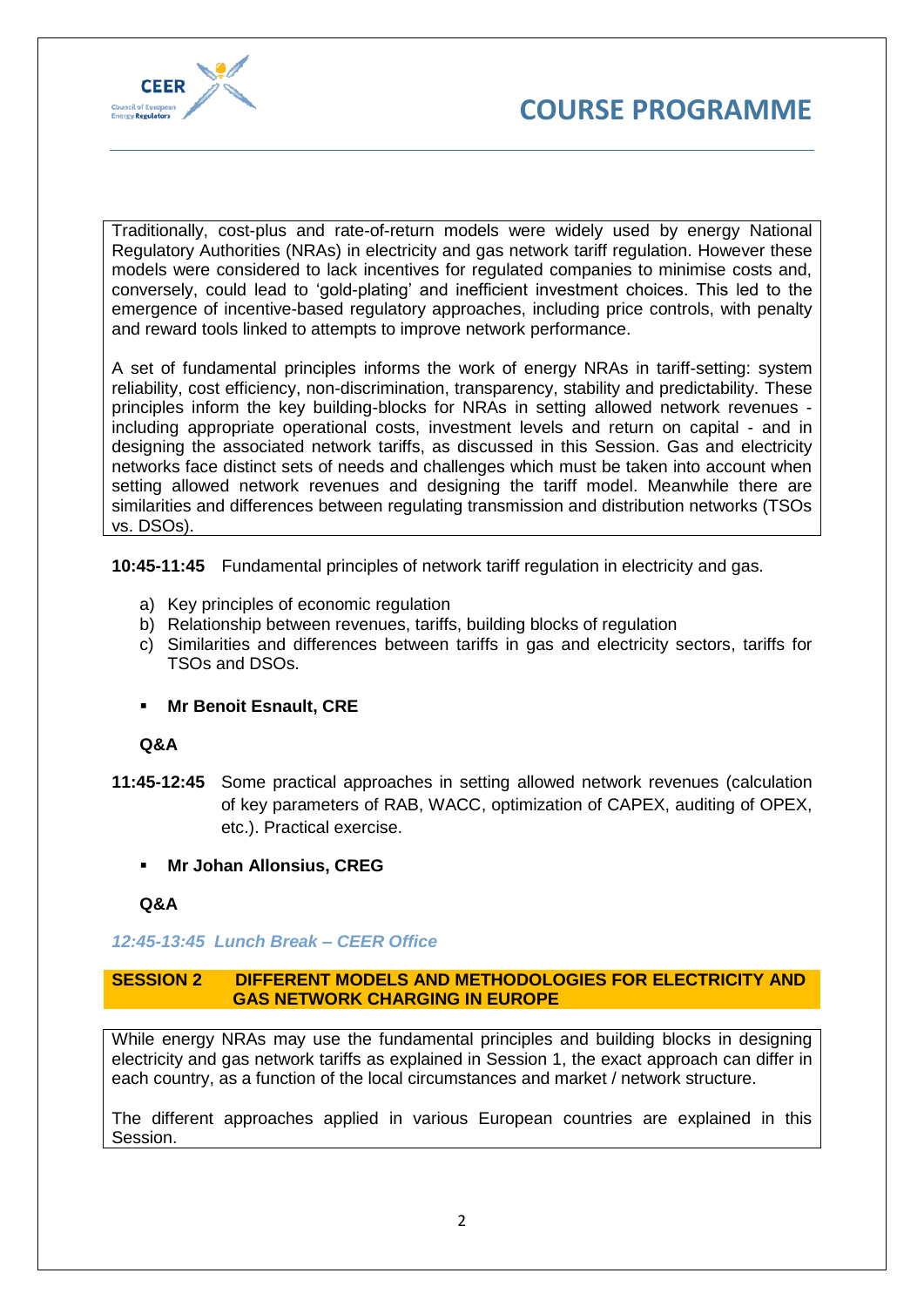



## **13:45-14:45 Case study 1:**

Tariff setting methodology for gas transmission/distribution in Italy.

- a) Practical example on deciding tariff structures to meet the required objectives and principles and deal with pragmatic restrictions.
- b) Rationale and brief explanation of the methodology.

### ▪ **Mr Marco La Cognata, ARERA**

#### **Q&A**

**14:45-15:45** EU Harmonised Tariff Structures Network Code for gas.

- a) Aims, understanding and routes to progress
- b) Obstacles and challenges of implementation
- c) Case study
- d) Other issues
- **Mr Benoit Esnault, CRE**

#### **Q&A**

*15:45-16:00 Coffee break*

### **16:00-16:45 Case study 2:**

Tariff setting methodology for electricity distribution/transmission in Germany.

a) Cost allocation by type of user, connection charging, ancillary services/balancing charges and tariff structures

b) Practical example on deciding tariff structures to meet the required objectives and principles and deal with pragmatic restrictions.

### ▪ **Mr Alexander Luedtke-Handjery, BNetzA, Course Director**

#### **Q&A**

- **16:45-17:30** Group work: exploring different types and components of network tariffs national similarities and differences.
	- **Moderator: Mr Alexander Luedtke-Handjery, BNetzA, Course Director**

**17:30-17:45** Wrap up of Day 1.

▪ **Mr Alexander Luedtke-Handjery, BNetzA, Course Director**

**17:45-18:45** Reception Drinks – all participants and lecturers are welcome to join.

**- END FIRST DAY -**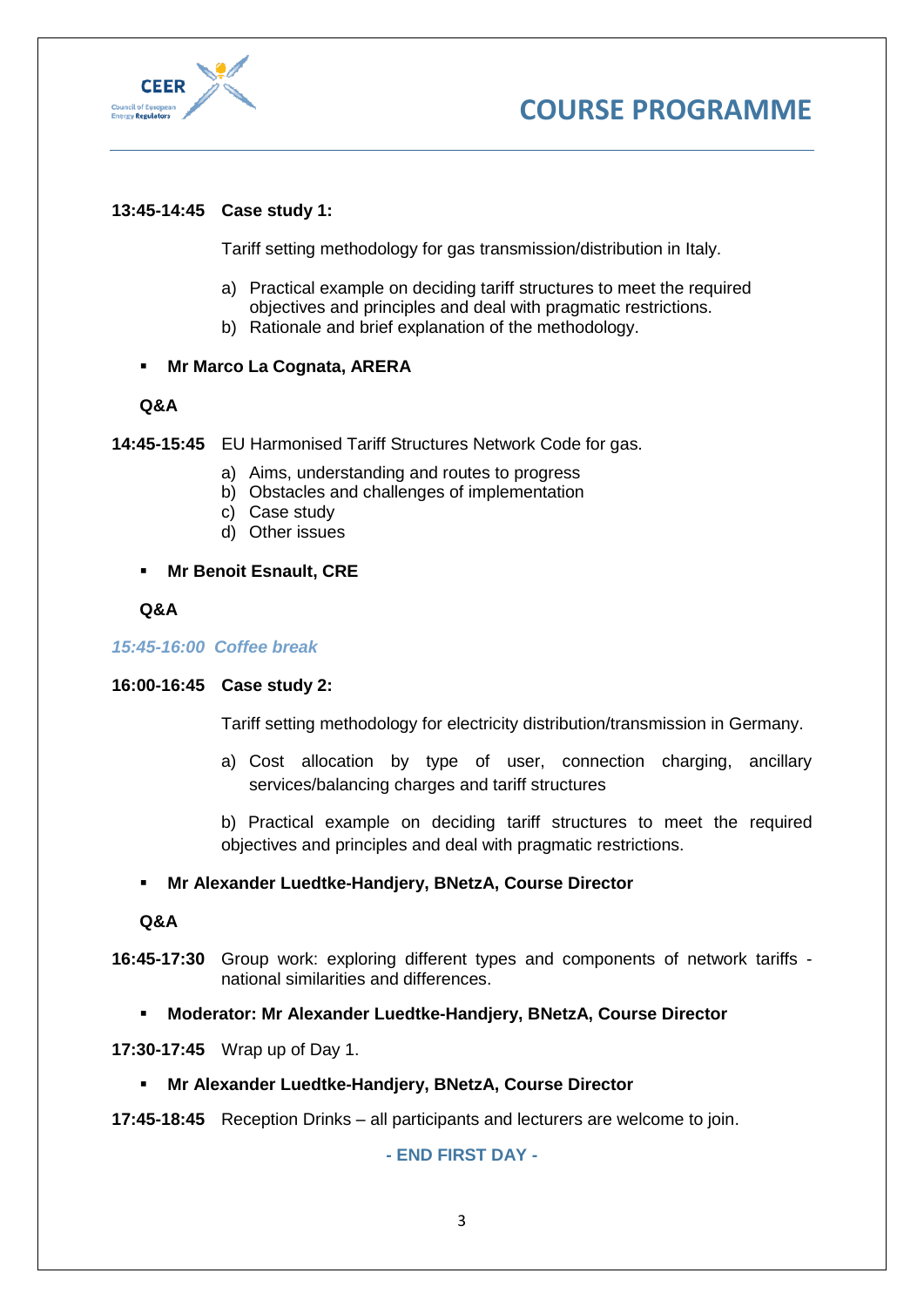



### **Wednesday, 13 June 2018 09:00-16:15**

### **SESSION 2 DIFFERENT MODELS AND METHODOLOGIES FOR ELECTRICITY AND GAS NETWORK CHARGING IN EUROPE**

## **09:00-10:00 Case study 3:**

Tariff setting methodology for electricity distribution/transmission in the Netherlands.

- a) Brief explanation of the model/methodology.
- b) Implementation of yardstick regulation.
- c) The rationale for the tariff structure which is set up depending on capacity.

## **Mr Paul Adriaansen, ACM**

### **Q&A**

### **10:00-11:00 Case study 4:**

Tariff setting methodology for electricity distribution/transmission in the UK.

- a) Practical example on deciding tariff structures to meet the required objectives and principles and deal with pragmatic restrictions.
- b) The rationale for an incremental cost model tariffs set up by reference to the cost of increasing demand during peak hours.
- c) Brief explanation of the incremental cost model and the ad-hoc methodology between energy and fixed component.
- **Ms Lynda Carroll, Ofgem**

**Q&A**

### *11:00-11:15 Coffee break*

#### **SESSION 3 DEVELOPMENTS IMPACTING ON ELECTRICITY AND GAS TRANSMISISON AND DISTRIBUTION NETWORK CHARGING IN EUROPE**

Electricity transmission and distribution businesses and tariff setting by regulators are being impacted on by a range of developments in Europe. In transmission, these developments include more integrated wholesale energy markets and cross-border security of supply considerations, increased levels of intermittent generation and the drive towards Smart Networks. Distribution System Operators are at the forefront of innovation in regulatory oversight given the dramatic increase in small-scale renewable generation and the desire by policy-makers for consumers to be able to play a more flexible role in the market, including